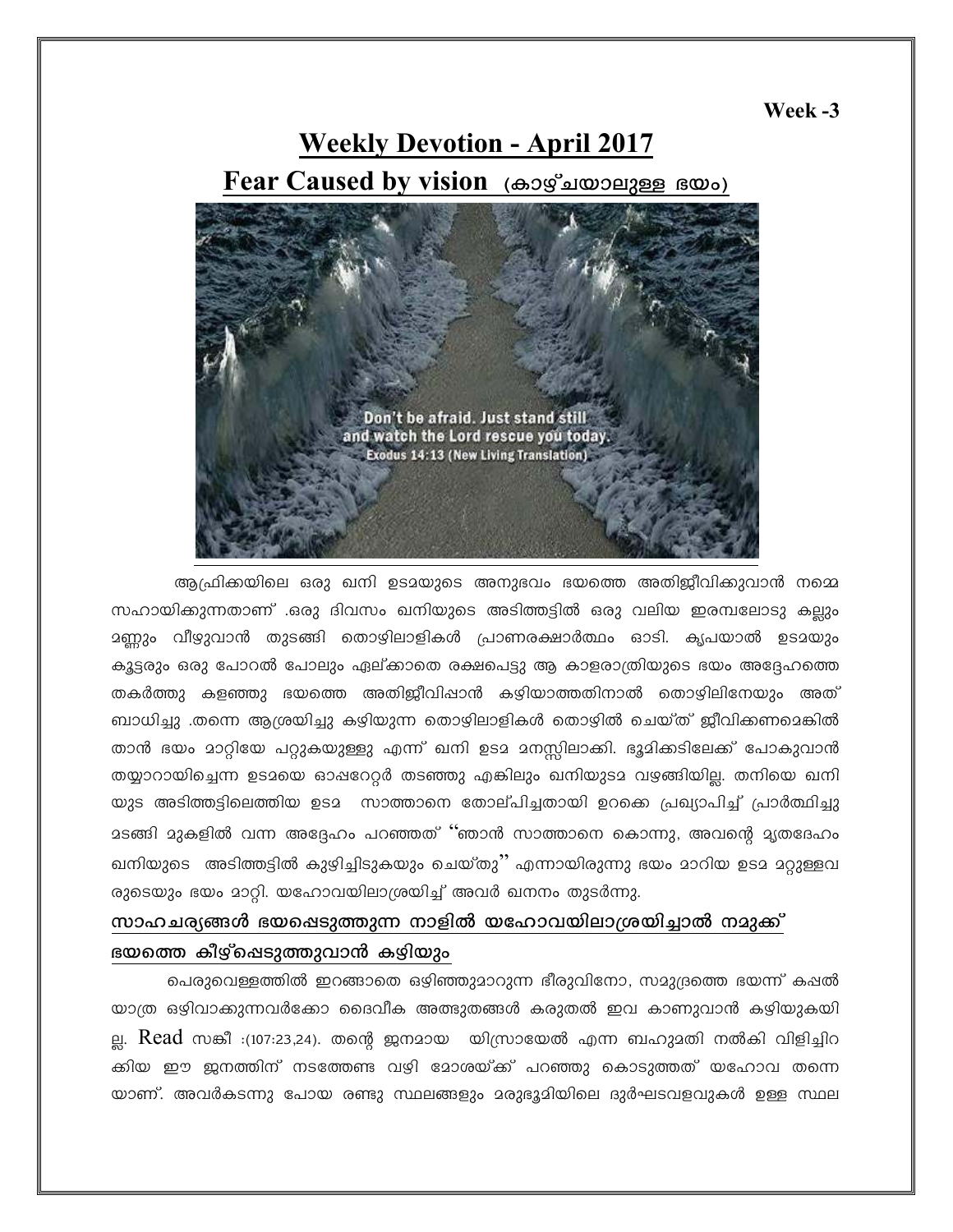ങ്ങളായിരുന്നു. ഇരുവശവും ഉയർന്നു നിന്ന ഗിരിനിരകളുടെ നടുവിൽ കൂടി നടന്നെത്തിയത് ചെങ്കടൽക്കരയിലും ആയിരുന്നു (പുറ:14:1-2). അവിടെ പാളയമിറങ്ങിയ ഇനം തുടർന്ന് കണ്ടത് മിന്രോമ്യ സൈന്യത്തെ ആയിരുന്നു. എവിടെ പാളയമിറങ്ങേണമെന്ന് തന്റെ ജനത്തോട് നിർദ്ദേ ശിച്ച യഹോവ തന്നെയാണ് ശത്രുവിനെ അവിടേക്കയച്ചതും. എന്തിന് ? തന്റെ ജനത്തിന്റെ പൂർണ്ണരക്ഷയ്ക്കും, ശത്രുവിന്റെ നാശത്തിനും എന്ന് പറഞ്ഞാൽ മോശയൊഴികെ മറ്റാർക്കും വയെ വേദനിഷിക്കുന്ന വാക്കുകൾ മറ്റുള്ളവരിൽ നിന്നും ഉണ്ടായി. കുഞ്ഞുങ്ങളെ പലസാഹചര്യ ങ്ങൾ ഇതുപോലെയുള്ളത് നമ്മുടെ മുൻപിൽ വന്നിട്ടില്ലേ ഏൽപിച്ച് കൊടുത്തവർ ദൈവകൃപ പ്രാപിച്ചിട്ടുണ്ട് നിശ്ചയം എന്നാൽ ചിലർ സ്വന്തതാല്പര്യം അഭിപ്രായം ഇവനോക്കും .അപ്രകാരം വീണുപോയാലും കൃപാലുവായവൻ നമ്മെ ഉപേക്ഷിക്കുകയില്ല, പരമാവധി കാരണങ്ങൾ കണ്ടെത്തി അവൻ നമ്മെ രക്ഷിയ്ക്കും. ആദ്യം വേണ്ടത് നമ്മെ കണ്ടെത്തിയ യഹോവയിൽ വിശ്വസിക്കുക എന്നതാണ്.

പരിശോധനകളെ എങ്ങനെ അഭിമുഖീകരിയ്ക്കണമെന്ന് മോശ ജനത്തോട് പറഞ്ഞവാക്കുക ളിൽ നിന്ന് നമുക്ക് ചില കാര്യങ്ങൾ കണ്ടെത്താം.

Read പുറ (14:13,14)

### 1. ഭയഷെടാതെ, ഉറച്ചുനില്ക്കണം

ചെങ്കടലിനും ശത്രുക്കൾക്കും ഇടയിലായവരുടെ ഭയം, നിരാശ ഇവ നാം ചിന്തിക്കുന്നതിലും അഷുറമാണ്. ഈ സാഹചര്യത്തിൽ ഭയപ്പെടരുത് എന്ന വാക്ക് അർക്കും ഉൾകൊള്ളുവാൻ കഴിയുകയില്ല. പറയുവാൻ കാഴ്ചക്കാർക്ക് എളുപ്പം, അനുഭവിക്കുന്നവർക്കേ മനസ്സിലാകൂ എന്ന് ചിലർ പറയും ശരിയാണ്. അനുഭവം വന്നാലേ ദൈവത്തിനും പ്രവർത്തിഷാൻ കഴിയികയുള്ളു അതിനാൽ വിശ്വാസത്തിലുറച്ചവരായി ഭയപ്പെടുത്തിയ വിഷയത്തെ ദൈവമുമ്പാകെ സമർഷി ക്കുക അഷോഴാണ് അവന്റെ അത്ഭുതകരം പ്രവർത്തിക്കുന്നത് .നമുക്ക് കാണുവാൻ കഴിയു ന്നത് വിശ്വാസത്തിലുറച്ചവരല്ലായിരുന്നു. എങ്കിലും സാഹചര്യം മോശയുടെ വാക്കനുസരിഷാൻ യിസ്രായേൽ ജനത്തെ ഒരുക്കി.

#### 2.ശത്രുവിനെ കാണാതാക്കി രക്ഷ ഒരുക്കുന്നവൻ

യഹോവ ചെയ്യാനിരിക്കുന്ന രക്ഷയെ കാണുവാൻ കണ്ണും, സഹിഷാൻ ക്ഷമയും അനു സരിക്കുവാൻ മനസ്സും അത്യാവശ്യമാണ്. നമുക്ക് തനിയെ ഒന്നും ചെയ്യുവാൻ കഴിയുകയില്ല. ഈ നിസ്സഹായാവസ്ഥയാണ് ദൈവത്തിന് പ്രവർത്തിഷാനുള്ള സമയം.

കുഞ്ഞുങ്ങളെ ശത്രുവിനെ കണ്ട് നിരാശരായിത്തീരാതെ പ്രവർത്തിഷാൻ ദൈവത്തിന് സമയം നൽകുക. അങ്ങനെ വിശ്വാസത്തോടെ ഏൽപ്പിച്ചാൽ അത് ശത്രുവിന്റെ പൂർണ്ണത കർച്ചയ്ക്ക് കാരണമാകും. ശത്രുവിനെ ഇനി കാണുകയില്ല എന്ന് പറഞ്ഞത് മറ്റാരുമല്ല രക്ഷി ഷാൻ കഴിവുളളവൻ തന്നെയാണ്.

### 3. നമുക്കായി യുദ്ധം ചെയ്യുന്ന യഹോവ

നമുക്കുവേണ്ടി യഹോവ പ്രവർത്തിക്കണമെങ്കിൽ നാം അഭിപ്രായപ്രകടനങ്ങൾ, നിർദ്ദേശങ്ങൾ ഇവ നൽകേണ്ട കാര്യമില്ല, പ്രശ്നം ചെറുതോ വലുതോ ഏതുമായികൊള്ളട്ടെ യഹോവ പ്രവർത്തിഷാൻ ശക്തൻ തന്നെയാണ് . യഹോവ മോശയ്ക്ക് ഇനത്തിനുവേണ്ട നിർദ്ദേശങ്ങൾ നൽകുമ്പോൾതന്നെ അവ അനുസരിഷാനുള്ള മനോഭാവവും നൽകുന്നു. അനുസരിക്കുന്ന